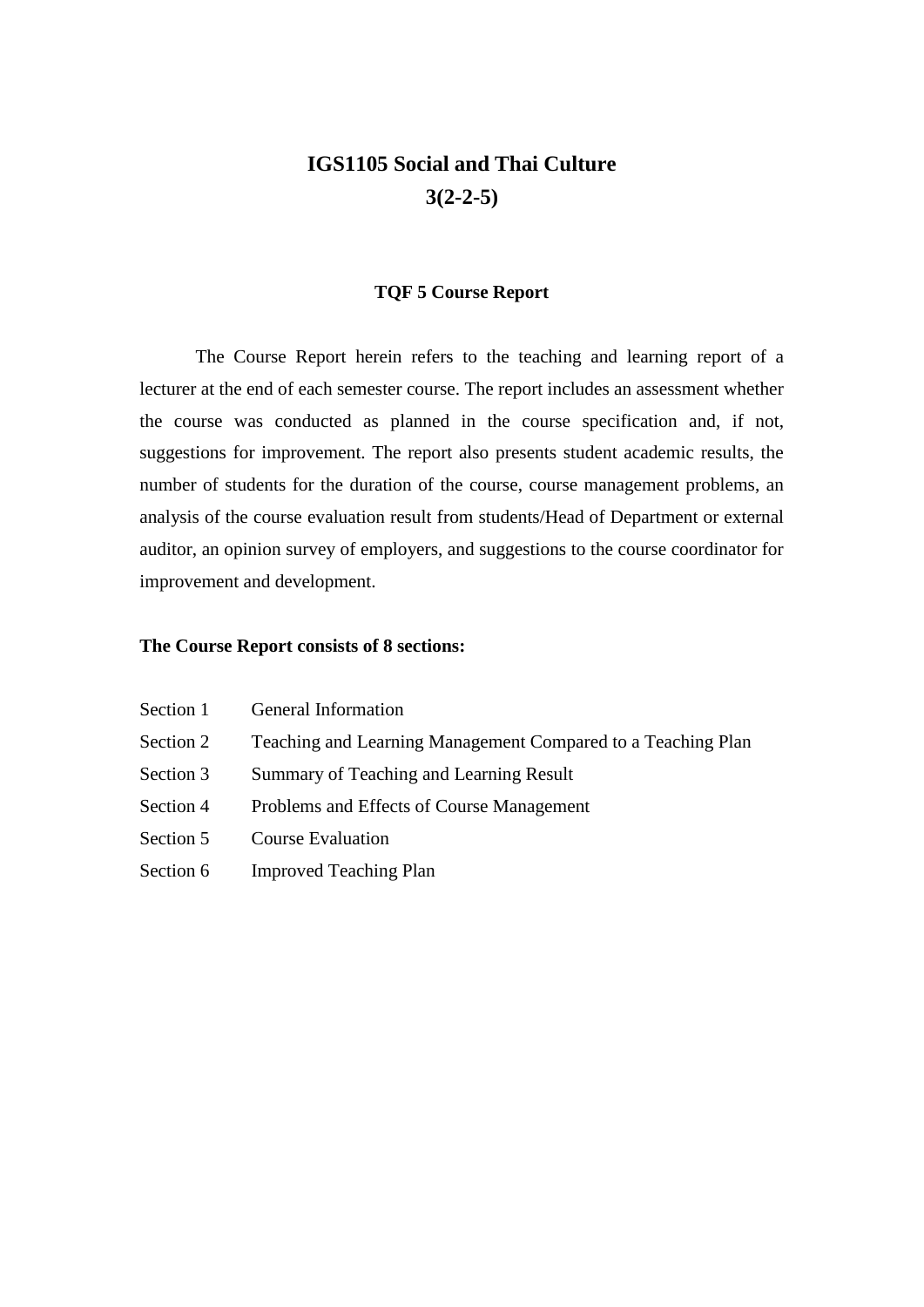#### **Course Report**

**Name of Institution:** Suan Sunandha Rajabhat University

**Campus/Faculty/Department:** Suan Sunandha International School of Art

#### **Section 1: General Information**

- 1. **Course title and code: :** IGS1105 Social and Thai Culture
- **2. Pre-requisite:** None
- **3. Responsible faculty, lecturer, and section:** Miss. Areerat Jaipradub
- **4. Course semester/academic year:** Semester 1/2559

than 25%, specify the reasons.

**5. Place of study:** Building 31, Suan Sunandha International School of Art, Suan Sunandra Rajabhat University

## **Section 2: Teaching and Learning Management Compared to a Teaching Plan**

**1. Report of a planned teaching hours compared to an actual teaching hours** Specify teaching topics, teaching hours according to the plan, and actual teaching hours. If the actual teaching hours are different from the plan by more

**Teaching Topics Planned Hours Actual Hours If planned teaching hours differs from actual teaching hours more than 25%, specify reasons. 1.** I Course Orientation **4 4 2.** - What is Culture? **4 4 3.** History of Thailand **4 4 4 4 4.** Thai Traditional Culture **4 4**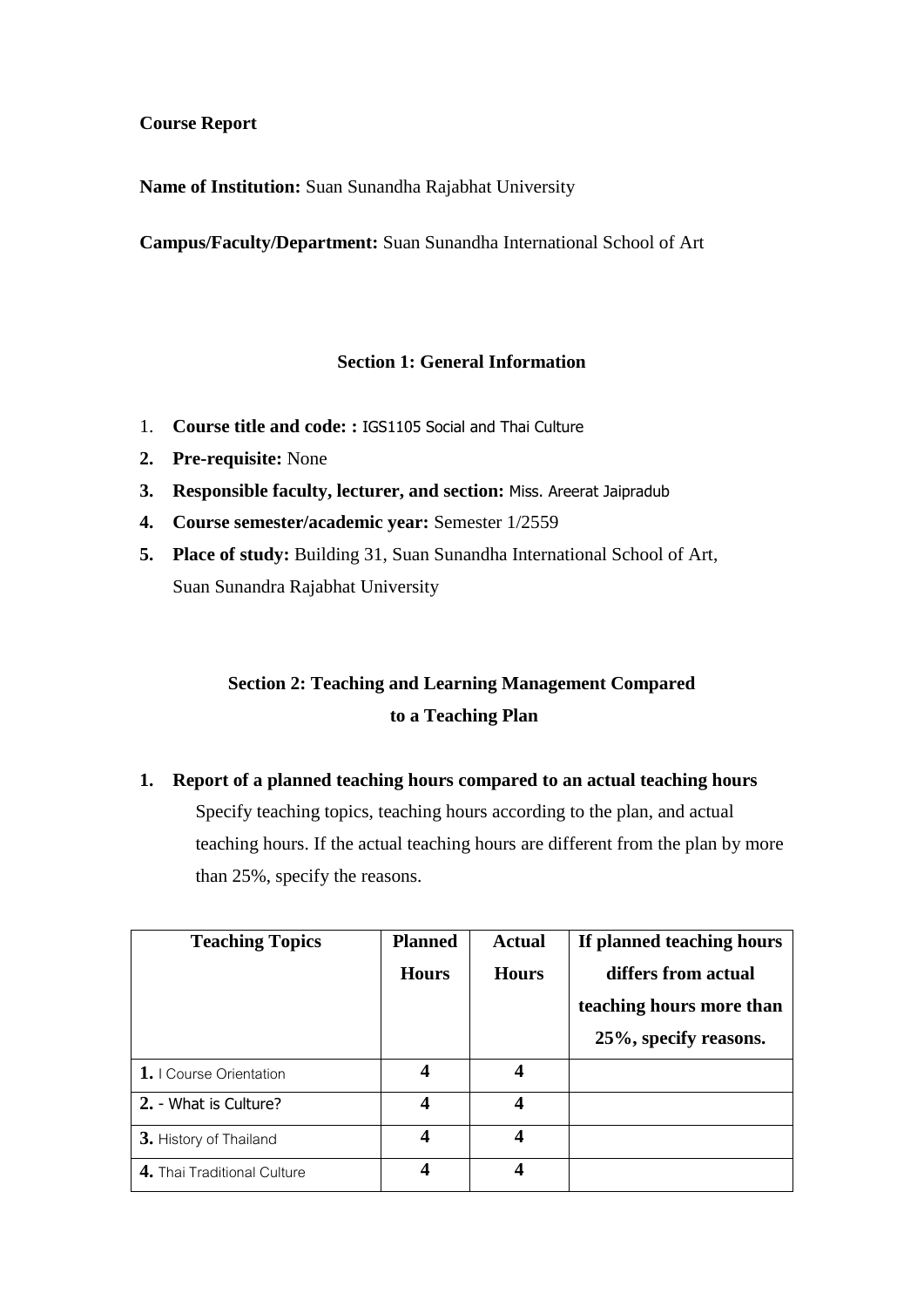| 5. Thai Contemporary Culture      | 4 | 4                       |                           |
|-----------------------------------|---|-------------------------|---------------------------|
| 6. Thai Social Context1           | 4 | 4                       |                           |
| <b>7.</b> groups Presentation     | 4 | $\overline{\mathbf{4}}$ | <b>Group Presentation</b> |
| 8. Discussion Thai Culture        | 4 | 4                       |                           |
| 9. Development of Thai Art        | 4 | 4                       |                           |
| 10. Draft Assignment Presentation | 4 | $\boldsymbol{4}$        |                           |
| 11. Developing Assignment         | 4 | $\overline{\mathbf{4}}$ |                           |
| Presentation                      |   |                         |                           |
| 12. Developing Assignment         | 4 | 4                       |                           |
| Presentation                      |   |                         |                           |
| 13. Group presentation and        | 4 | $\boldsymbol{4}$        |                           |
| examination                       |   |                         |                           |

## **2. Teaching topics not covered as planned**

Specify topics that are not covered according to the teaching plan. The lecturer may consider whether the main points of the topics affect learning outcomes at both the course and program levels. If there is any impact on student learning outcomes, give suggestions.

| <b>Teaching topics not</b> | <b>Effects to learning</b> | <b>Provide any suggestions</b> |
|----------------------------|----------------------------|--------------------------------|
| covered as planed          | outcomes                   |                                |
|                            |                            | -                              |

**3. Efficiency of teaching towards learning outcomes, as specified in course design**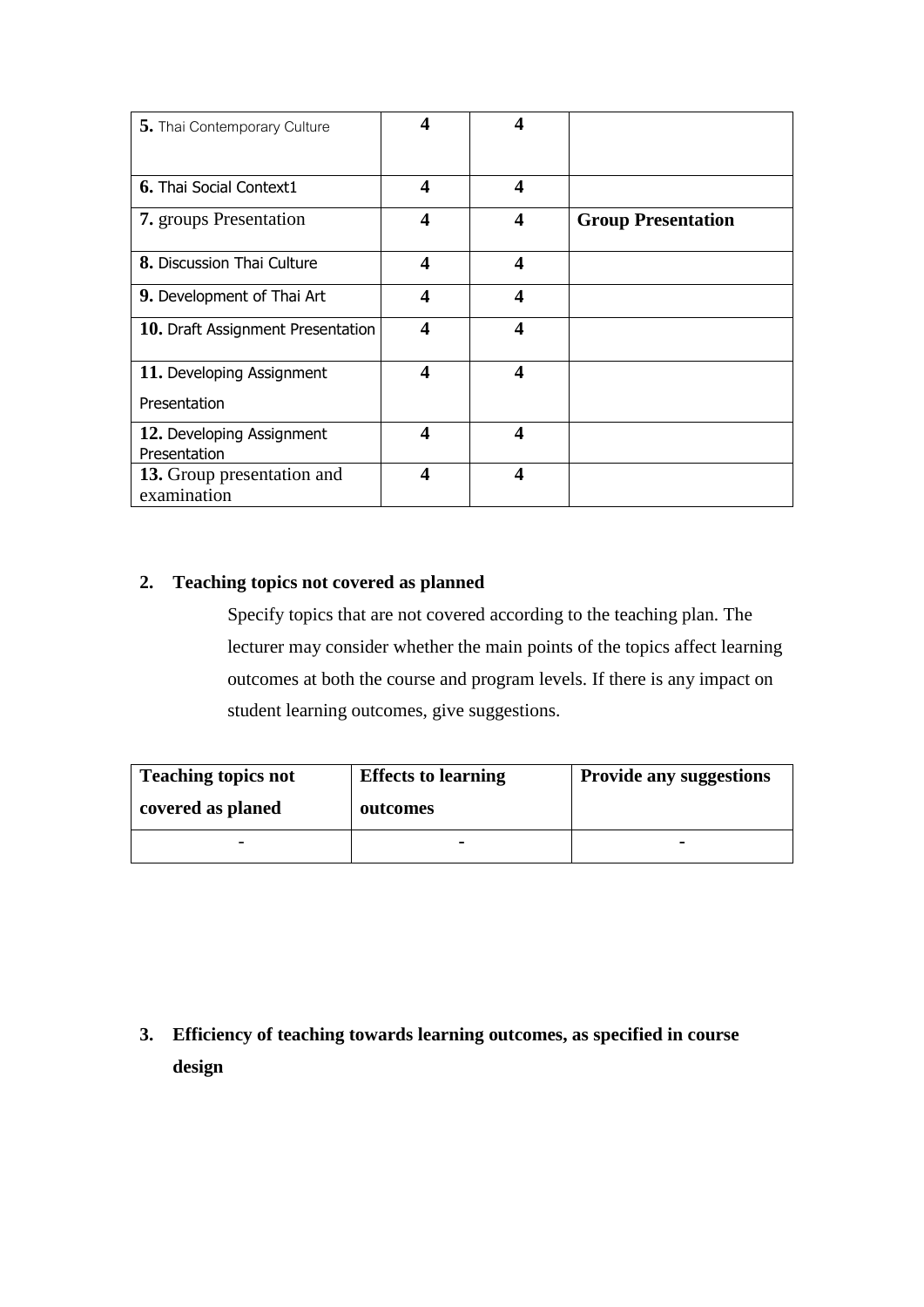Specify whether teaching methodology can lead towards achievement of all domains of learning outcomes, as articulated in course specification. Specify problems found in teaching. Give suggestions.

| <b>Domains of</b>        | <b>Teaching</b>                          | <b>Efficiency</b> |                | <b>Setback during</b>      |
|--------------------------|------------------------------------------|-------------------|----------------|----------------------------|
| <b>Learning outcomes</b> | methodology and                          | Yes               | N <sub>0</sub> | teaching and               |
|                          | activities in class                      |                   |                | <b>Suggestions</b>         |
| 1. Ethics and            | 1. Activities the a                      | $\sqrt{}$         |                | -Some students have a      |
| <b>Morals</b>            | require students to                      |                   |                | habit of being late and    |
| Punctuality              | practice punctuality<br>and no tardiness |                   |                | absent. Finally have to    |
| Honesty                  |                                          |                   |                | withdraw from the class    |
|                          | 2. Learn the<br>consequences of          |                   |                | due to attendance is less  |
| Self-responsibility      | plagiarism                               |                   |                | than 80 percent.           |
|                          | 3. Students helps to                     |                   |                |                            |
|                          | prevent cheating in                      |                   |                | -Need to explain to        |
|                          | class and exams                          |                   |                | students to understand     |
|                          |                                          |                   |                | the consequences of        |
|                          |                                          |                   |                | being late and absent.     |
| 2. Knowledge             | 1. PowerPoint                            | $\sqrt{ }$        |                | -Some students have        |
| Understand the           | 2. Problem-Based                         |                   |                | extremely limited ability  |
| class material and be    | Learning                                 |                   |                | in English.                |
| able to apply            | 3. Case Study                            |                   |                | -Need an extra attention   |
| knowledge in real        | 4. Group Study                           |                   |                | in class.                  |
| life.                    | 5. Group Presentation                    |                   |                |                            |
|                          | 6. Questions and                         |                   |                |                            |
|                          | Answers                                  |                   |                |                            |
| 3. Cognitive Skills      | 1. Do research                           | $\sqrt{}$         |                | -Students need to get real |
|                          | 2. Practice Session                      |                   |                | time information in        |
| Get the ability in       |                                          |                   |                | classroom.                 |
| problem analysis of      | 3. Brainstorming                         |                   |                | -Encourage students to     |
| globalization. Be        | 4. Guest Speaker                         |                   |                | use I-phone, I-pad,        |
| able to use              | (Optional)                               |                   |                | laptop computer with       |
| principles and           |                                          |                   |                |                            |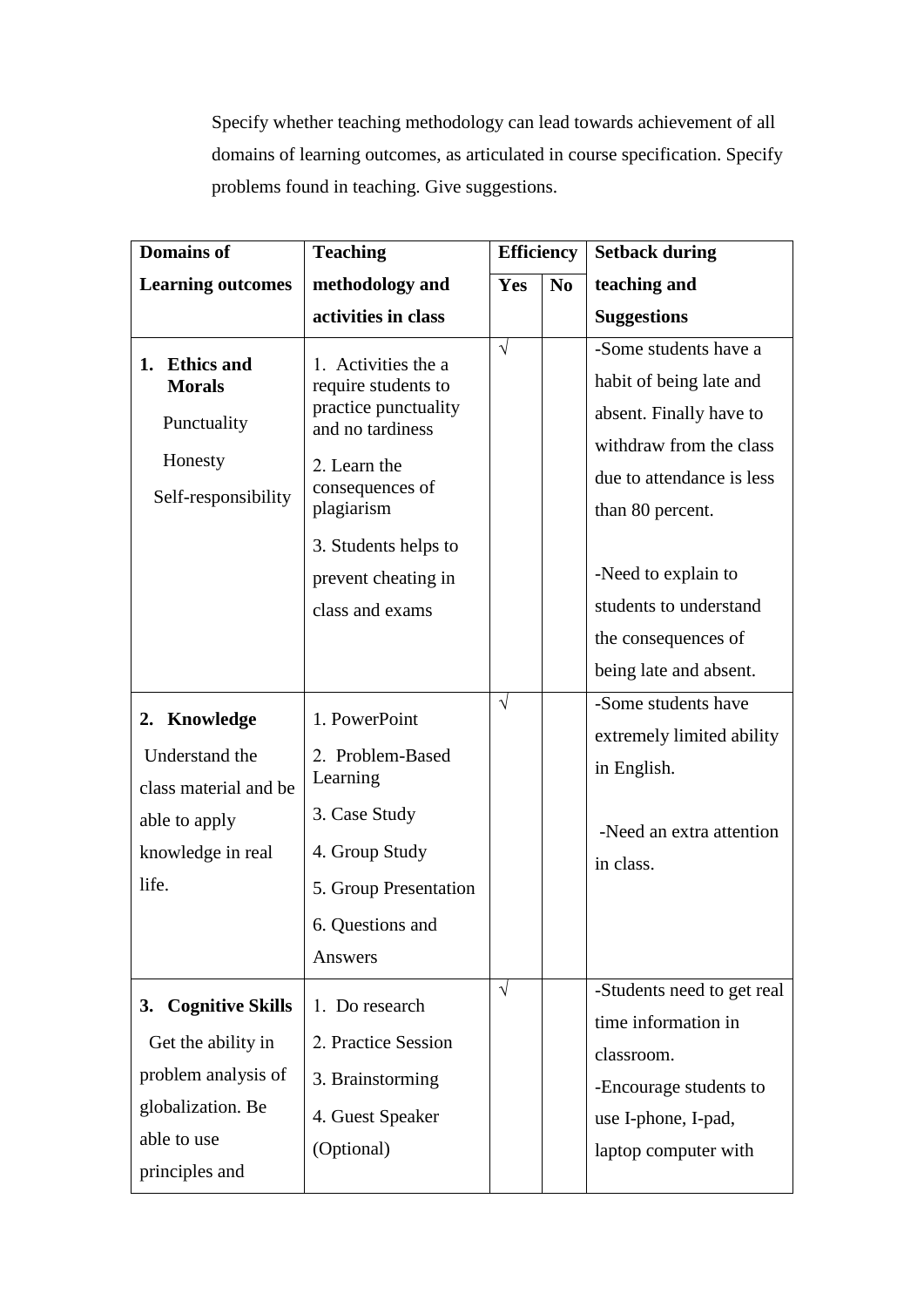| theories correctly.                                                                                                  |                                                                                                                                     |            | WIFI access to attain                                                                                                           |
|----------------------------------------------------------------------------------------------------------------------|-------------------------------------------------------------------------------------------------------------------------------------|------------|---------------------------------------------------------------------------------------------------------------------------------|
|                                                                                                                      |                                                                                                                                     |            | real time information.                                                                                                          |
| 4. Interpersonal<br><b>Skills</b> and<br><b>Responsibilities</b><br>Role play<br>Leadership<br>Teamwork              | 1. Group Discussion<br>2. Group Presentation                                                                                        | $\sqrt{ }$ | -Students too shy to ask<br>questions in class<br>-Use team learning and<br>students ask more<br>questions within the<br>group. |
| 5. Numerical<br>Analysis,<br><b>Communication</b><br>and<br><b>Information</b><br><b>Technology</b><br><b>Skills</b> | 1. Students present<br>their work by using<br>media material<br>2. Students present<br>their work by using<br>proper English skills | $\sqrt{ }$ |                                                                                                                                 |
| Communication                                                                                                        |                                                                                                                                     |            |                                                                                                                                 |
| Use of IT skills                                                                                                     |                                                                                                                                     |            |                                                                                                                                 |

### **4. Teaching improvement**

Suggest strategies to your department to improve teaching methodology based on problems found in Section 2, No. 3.

**Suggestions:** Suan Sunandha International School of Art **needs to prepare equipment which in need for students use during the class.**

### **Section 3: Summary of Teaching and Learning Results**

**1. Number of students registered for the course: 10 students**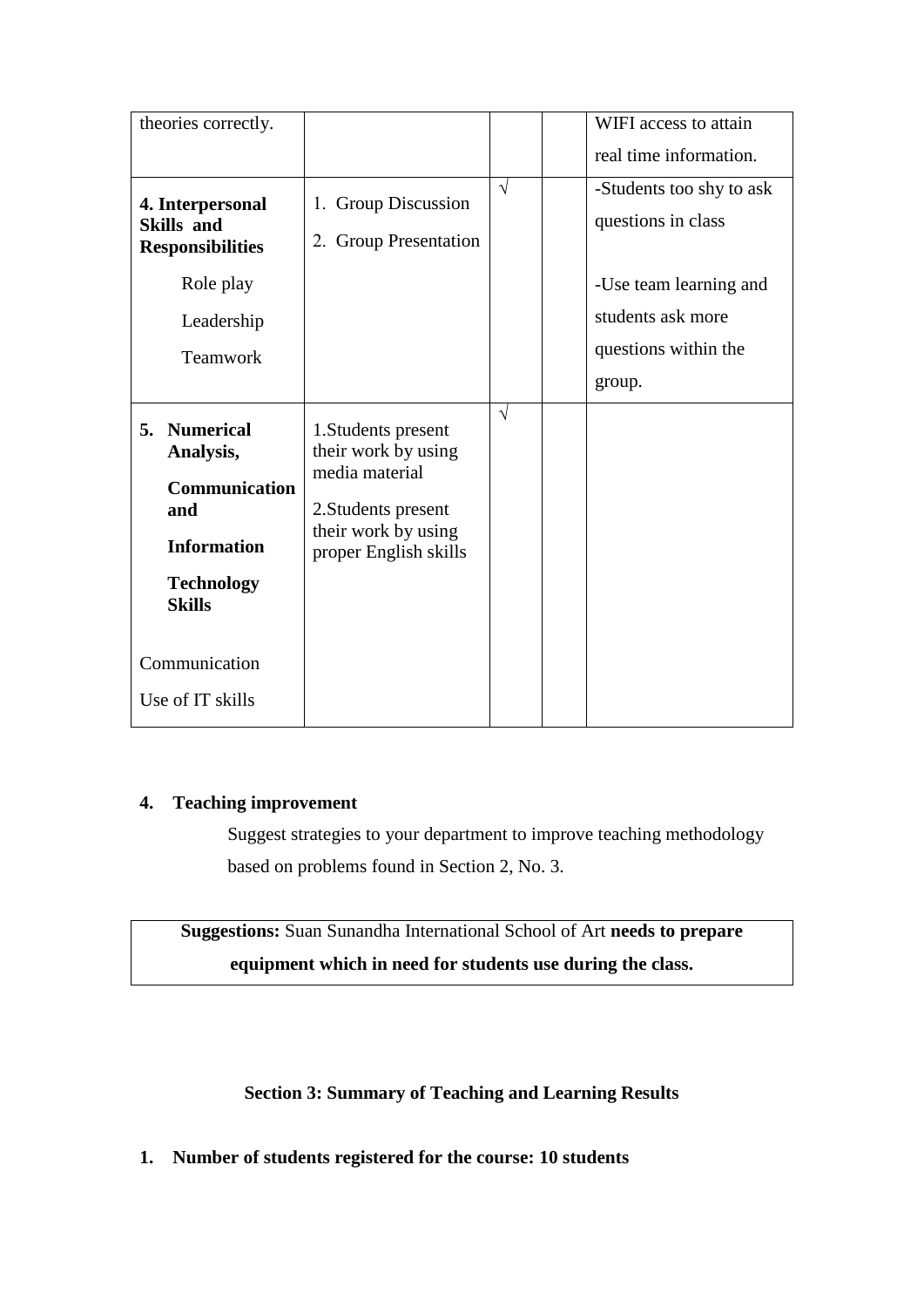- **2. Number of students at the end of the semester: -**
- **3. Number of students who withdrew from the course: -**
- **4. Distribution of scores level (grade)**

| Student's score as percentage | Grade       | <b>Total</b>   | Percentage |
|-------------------------------|-------------|----------------|------------|
| $86 - 100$                    | $\mathbf A$ |                |            |
| $82 - 85$                     | $A -$       | $\overline{2}$ | 20         |
| $78 - 81$                     | $B+$        |                |            |
| $74 - 77$                     | B           |                |            |
| $70 - 73$                     | $B -$       | $\overline{2}$ | 20         |
| $66 - 69$                     | $C+$        |                |            |
| $62 - 65$                     | $\mathbf C$ |                |            |
| $58 - 61$                     | $C-$        |                | 10         |
| $54 - 57$                     | $D+$        |                |            |
| $50 - 53$                     | D           |                |            |
| $46 - 49$                     | D-          |                |            |
| $0 - 45$                      | F           | $\overline{2}$ | 20         |
|                               | I           |                |            |
|                               | W           |                |            |

## **5.Factors influencing unusual scores level: None**

## **6.Errors from (grade) assessment plan**

- 6.1 Errors about setting time for assessment
	- 6.1.1 Specify errors and reasons.

| 6.1 Errors due to timing | <b>Reasons</b>           |
|--------------------------|--------------------------|
| $\overline{\phantom{0}}$ | $\overline{\phantom{0}}$ |

## 6.2 Errors about assessment techniques

6.2.1 Specify errors and reasons.

| 6.2 Errors due to the assessment | <b>Reasons</b> |
|----------------------------------|----------------|
| techniques                       |                |
| $\overline{\phantom{0}}$         |                |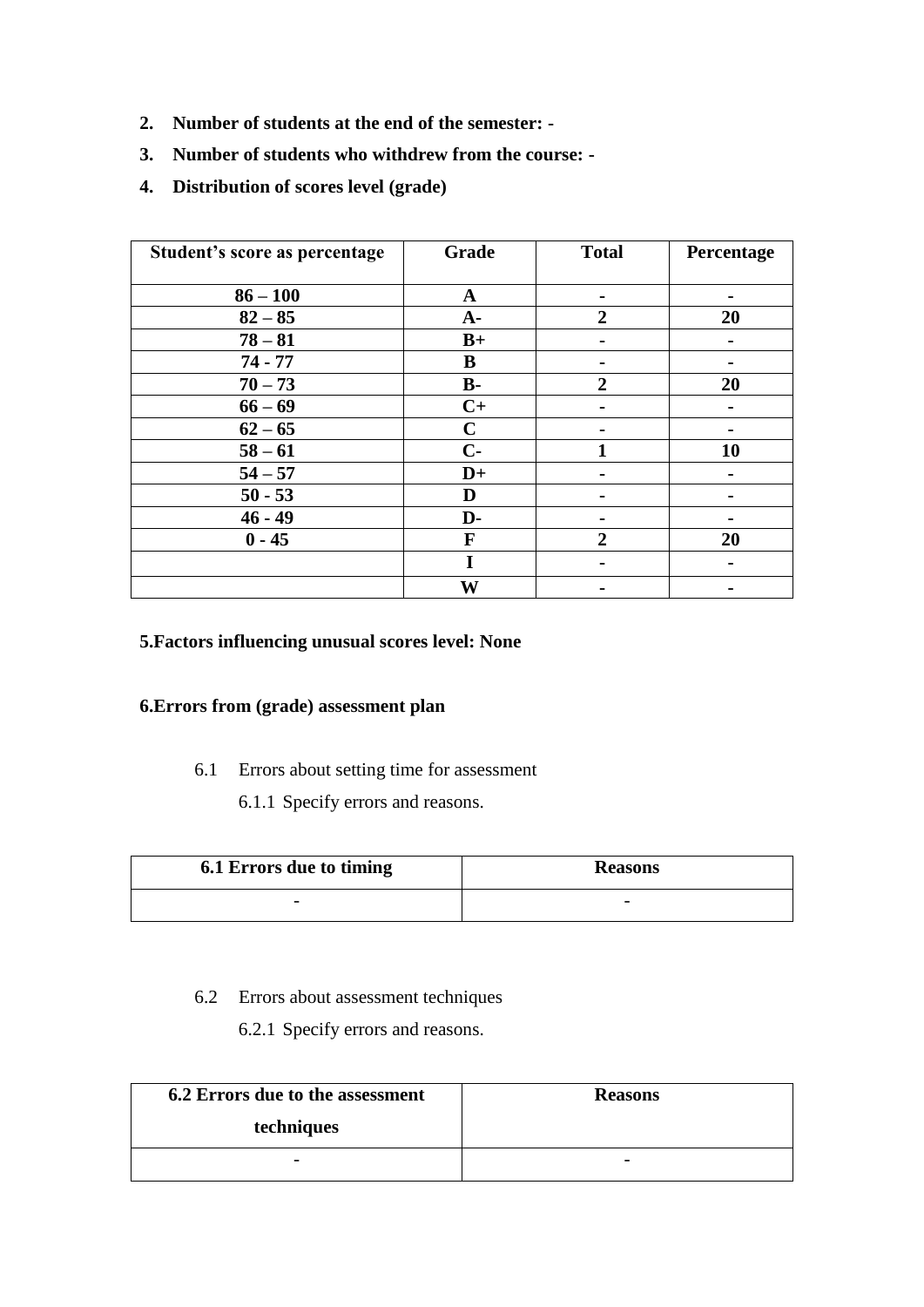#### **7. Revision of student efficiency**

7.1 Specify methods of revision and summarize the result.

| <b>Method of revision</b> | <b>Conclusion</b>        |
|---------------------------|--------------------------|
| $\overline{\phantom{0}}$  | $\overline{\phantom{0}}$ |

### **Section 4: Problems and Effects of Course Management**

### **1. Teaching resources and facilities problem**

1.1 Specify problems about teaching resources and facilities and their impact.

| <b>Problems</b>          | <b>Impacts</b>           |
|--------------------------|--------------------------|
| $\overline{\phantom{0}}$ | $\overline{\phantom{0}}$ |

#### **2. Management and organization problem**

2.1 Specify problems about management and organization and their impact on student learning.

| <b>Problems</b>          | <b>Impacts</b>           |
|--------------------------|--------------------------|
| $\overline{\phantom{0}}$ | $\overline{\phantom{0}}$ |

#### **Section 5: Course Evaluation**

- **1. Result of student course evaluations (please see attachment.)**
	- 1.1 Feedback from student evaluations
		- 1.1.1 Specify strengths and weaknesses.

Students too shy to speak English in class.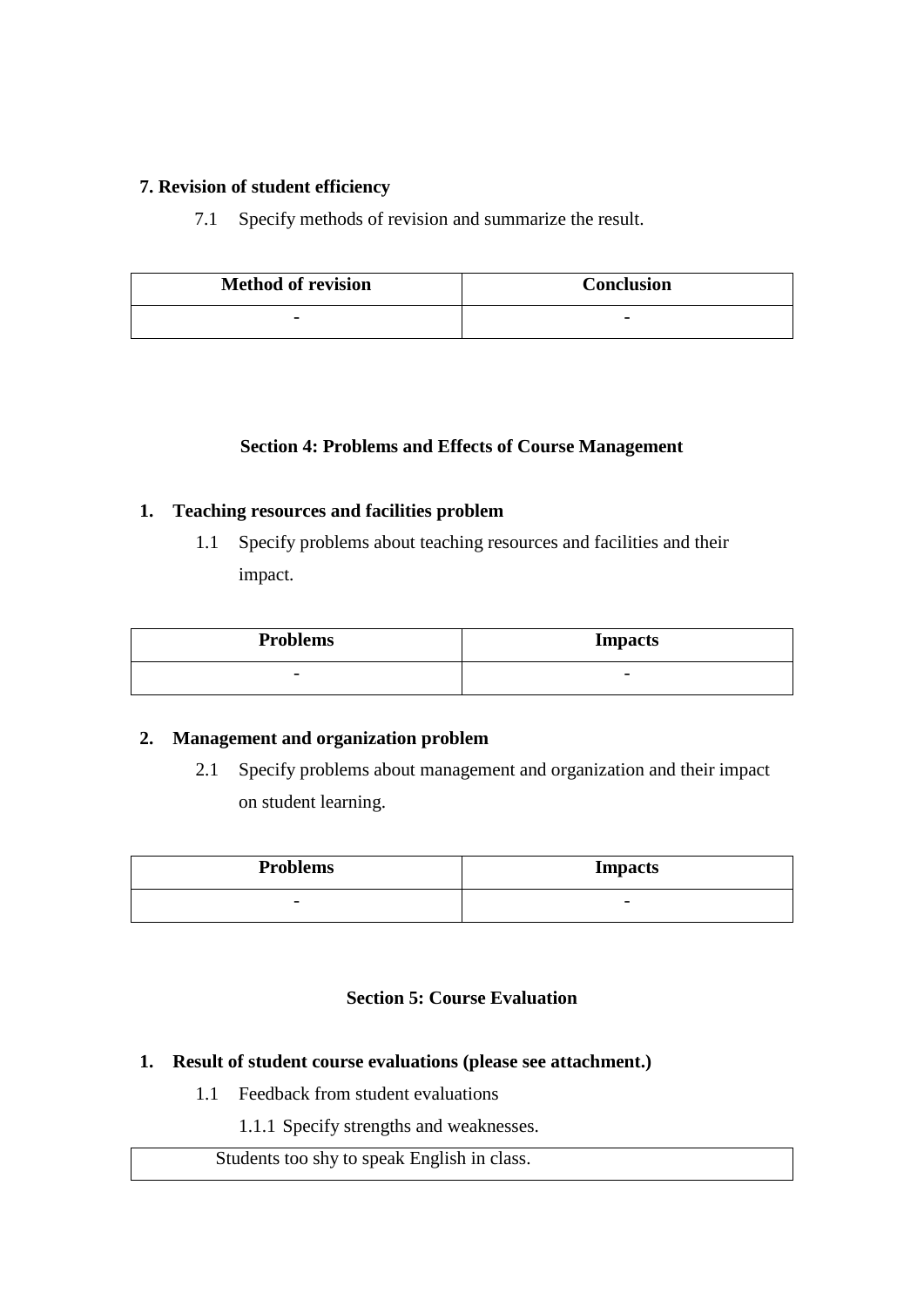1.2 Lecturer's opinion of student feedback

Lecturer agrees that it will help students by dividing as a small group. Lecturer can spend more time for each group and students feel more comfortable to speak Engilsh.

### **2. Result of course evaluation from other evaluation methods.**

- 2.1 Feedback from other evaluation methods
	- 2.1.1 Specify strengths and weaknesses.

Strength: This course is enjoyable and helps students to understand about the production designer's work in a film production.

Weakness: there are too many topic that students need to understand in a short

 Time, the work of production designer must learn in a real film production.

2.2 Lecturer's opinion of feedback

There is a need to find guest speaker to provide an extra knowledge for students.

#### **Section 6: Improved Teaching Plan**

**1. Progression of improved teaching plan as presented in the previous course report.**